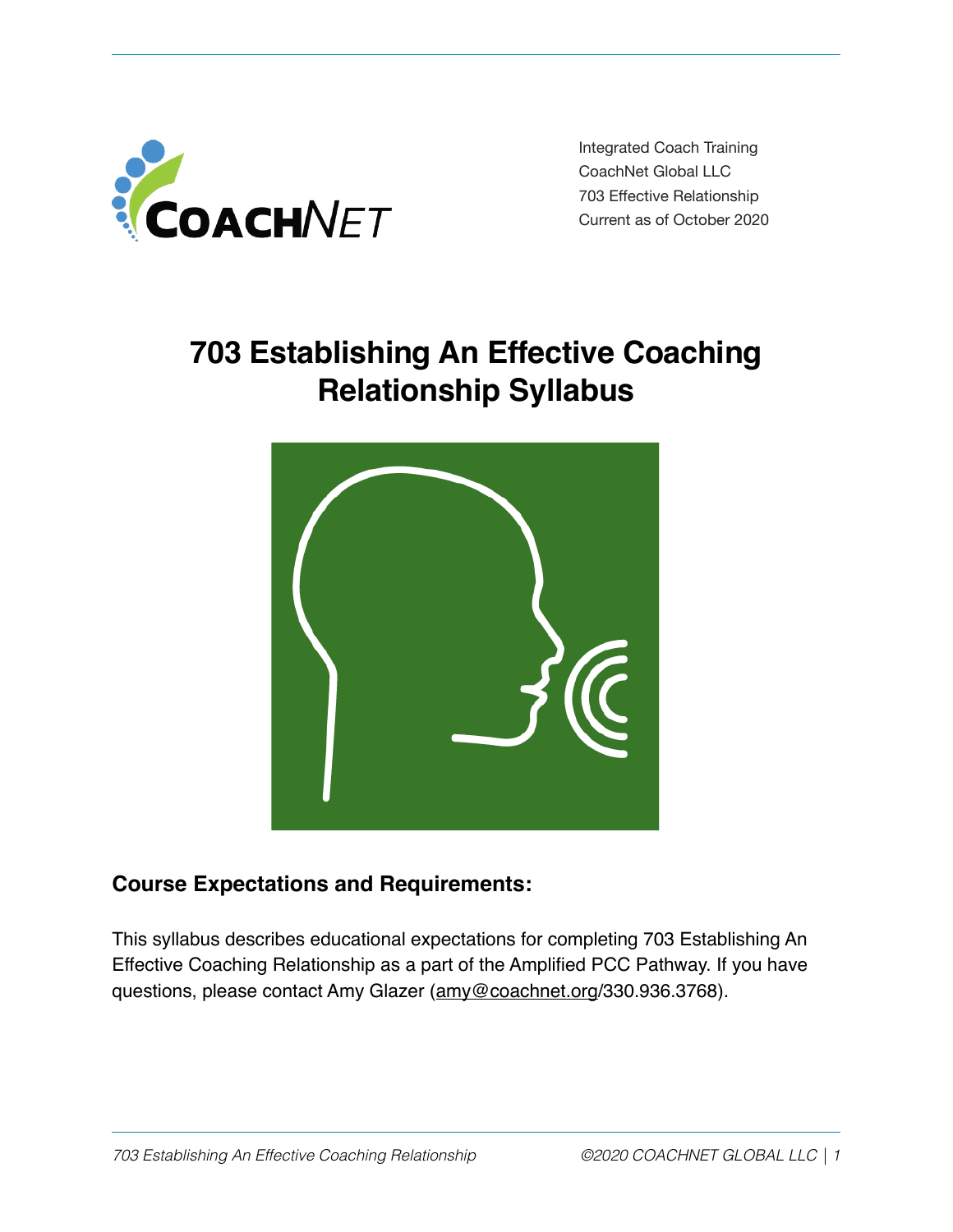#### **Basic Information:**

- 703 Establishing An Effective Coaching Relationship
- Online

#### **Number of Coach Specific Training Hours**:

- 4 x 60 minute class sessions (online) or 2 x 120 Turbo
- CoachNet uses a system called Zoom Meeting for our online training. You can access it through the Zoom Meeting app, or through your browser. You can acquire the link through [www.coachnet.org](http://www.coachnet.org) under My Courses
- One writing assignment (submitted for review by instructor)
- 4 coach-specific training hours

#### **Instructor's Name:**

Dave Brunelle, PCC [dave@rockcle.org](mailto:dave@rockcle.org) 216.224.7625

#### **Contacting the CoachNet Team:**

Amy Glazer, PCC Student Connection Team Lead [amy@coachnet.org](mailto:amy@coachnet.org) 330.936.3768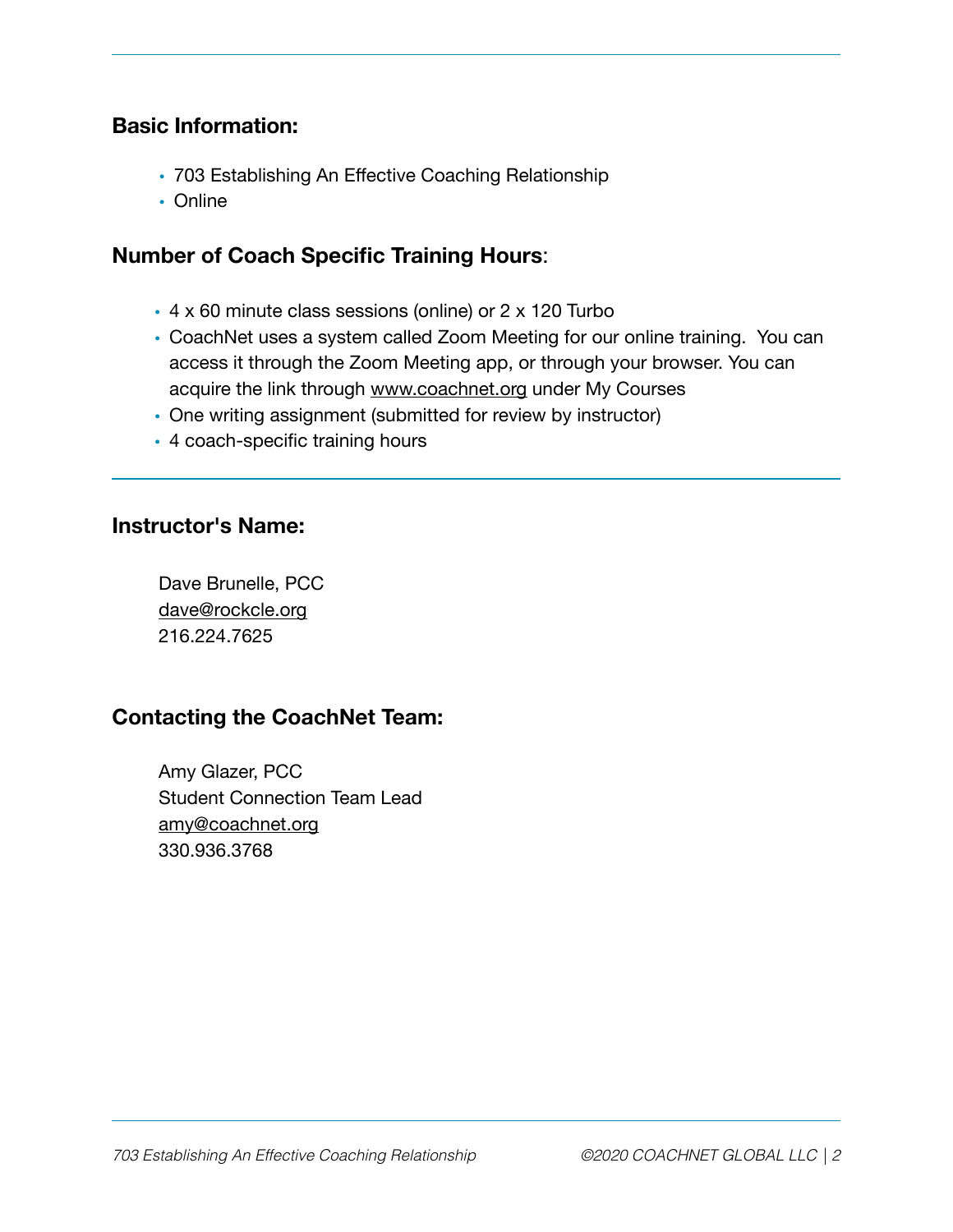## **Website Description:**

The ceiling for a coaching relationship is often set in the first session or two. High impact coaches build trust, rapport and healthy boundaries that set their coaching relationships up for maximum success. The 4 session course explores what it takes to connect with your client in ways that ensure your relationship is effective.

You'll discover what relational foundation is most effective, how to draw out the client's deepest purpose, establish the coaching agreement and to work with your client toward their outcomes. This course will help ensure your coaching relationships start fast and go deep.

This course covers the following ICF Core Competencies:

- #3 Establishes and Maintains Agreements
- #4 Cultivates Trust and Safety
- #5 Maintains Presence
- #8 Facilitates Client Growth

#### **Course Objectives:**

The objectives for this course are:

- Understand the full coach development arc as CoachNet applies it
- Equip yourself with a basic skill set for informal & formal coaching
- Practice (with feedback)
- Experience the ICF Core Competencies and Code of Ethics
- Conduct formal and informal coaching conversations to begin to understand formal coaching relationships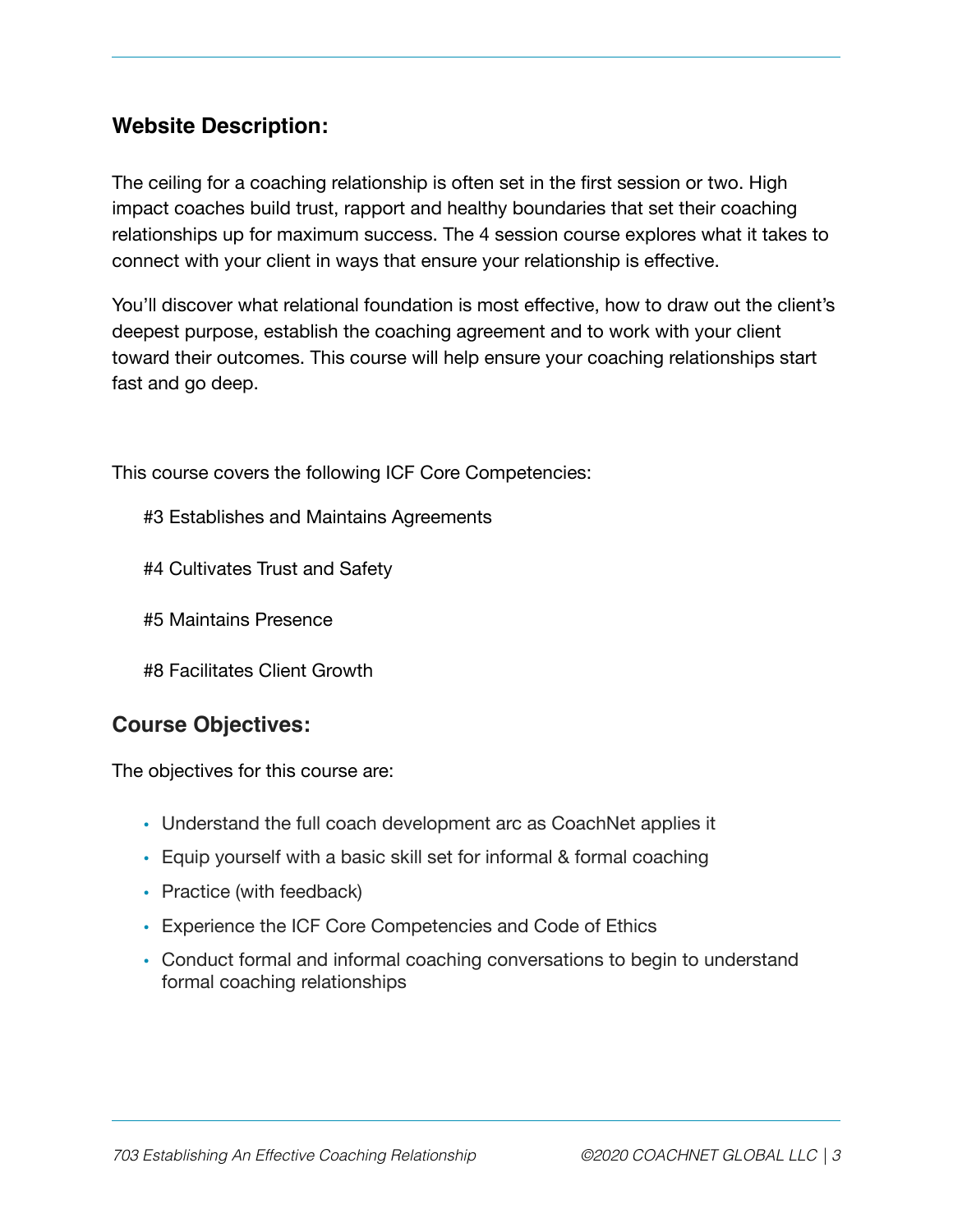## **Required Student Resources:**

To successfully complete 703 Establishing An Effective Coaching Relationship you will need:

- A reliable internet connection
- A reliable telephone
- A copy of the 703 Establishing An Effective Coaching Relationship Participant's Sessions Guide
- An email address
- Word processing software to submit final assignments in Microsoft Word format

## **Course Schedule/Outline/Calendar of Events:**

703 Establishing An Effective Coaching Relationship follows one of two formats: online for 4 - 60 minute sessions, online for 2 x 120 minute sessions. Both formats include follow up assignments.

703 Establishing An Effective Coaching Relationship begins online 3-5 times per year on average.

| <b>Session</b> | <b>Class Focus</b>                                | <b>Follow Up Assignment</b>           |
|----------------|---------------------------------------------------|---------------------------------------|
|                | <b>1</b> Ensuring Effectiveness                   |                                       |
|                | <b>2</b> Permission and the<br>Coaching Agreement |                                       |
|                | <b>3</b> How to Build a Coaching<br>Relationship  |                                       |
|                | 4 Best Practices for Starting<br>Well             | Journal Assignment (15-45<br>Minutes) |

*Course Outline:* 

All assignments must be submitted to the Instructor within 30 days of the final class.